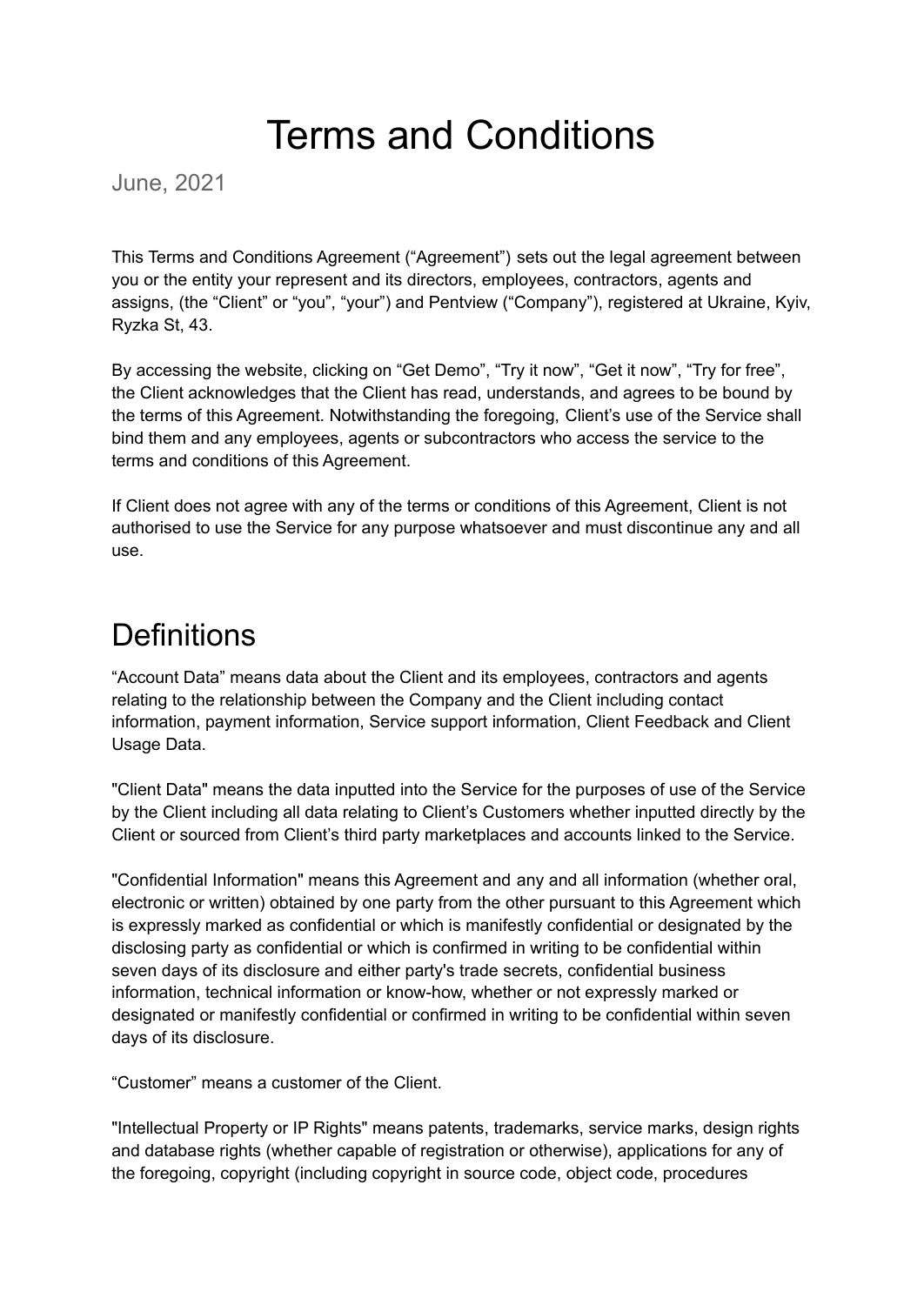manuals and related documentation), know-how, trade or business names, domain names and other similar rights or obligations, whether capable of registration or not in any country (including but not limited to Ukraine).

"Service" means the software service to be provided by the Company to the Client.

# Licence

In consideration of the payment of the Fees by the Client, Company agrees to provide a limited, non-exclusive, non-transferrable and royalty-free licence to the Client for the use of the Service and the provision of any other ancillary Services pursuant to this Agreement for the agreed Term.

# Term

This Agreement is effective from the Client's registration date and shall remain in full force and effect indefinitely unless and until either party terminates the Agreement.

The Client can cancel the service at any time subject to a minimum of fourteen (14) days' written notice. If written notice to cancel is provided fourteen (14) days in advance of the next billing date, Client's account will be cancelled at the end of the then relevant period and Client will not be charged Fees again. If notice is provided within 14 days of the next billing date, Client will be billed at the next billing date and the Client's Service will continue until the end of the following billing period. The Client will not receive a refund for any Fees already paid to the Company. Written notice can be provided via email to hello@pentview.com.

Company can, in its sole and absolute discretion, terminate this Agreement at any time.

### Description of the Service

The functionality of the Service varies depending on the Product and the subscription level you have chosen for each Product. Please refer to pentview.com for information on the features of your chosen Product. In the event of any significant changes to the functionality of your service or change to the terms and conditions of this Agreement, you will be informed via email or through an in-Product alert to the changes in the specification or the revised terms and conditions. Client's continued use of the Service shall, in itself, constitute acceptance of any change.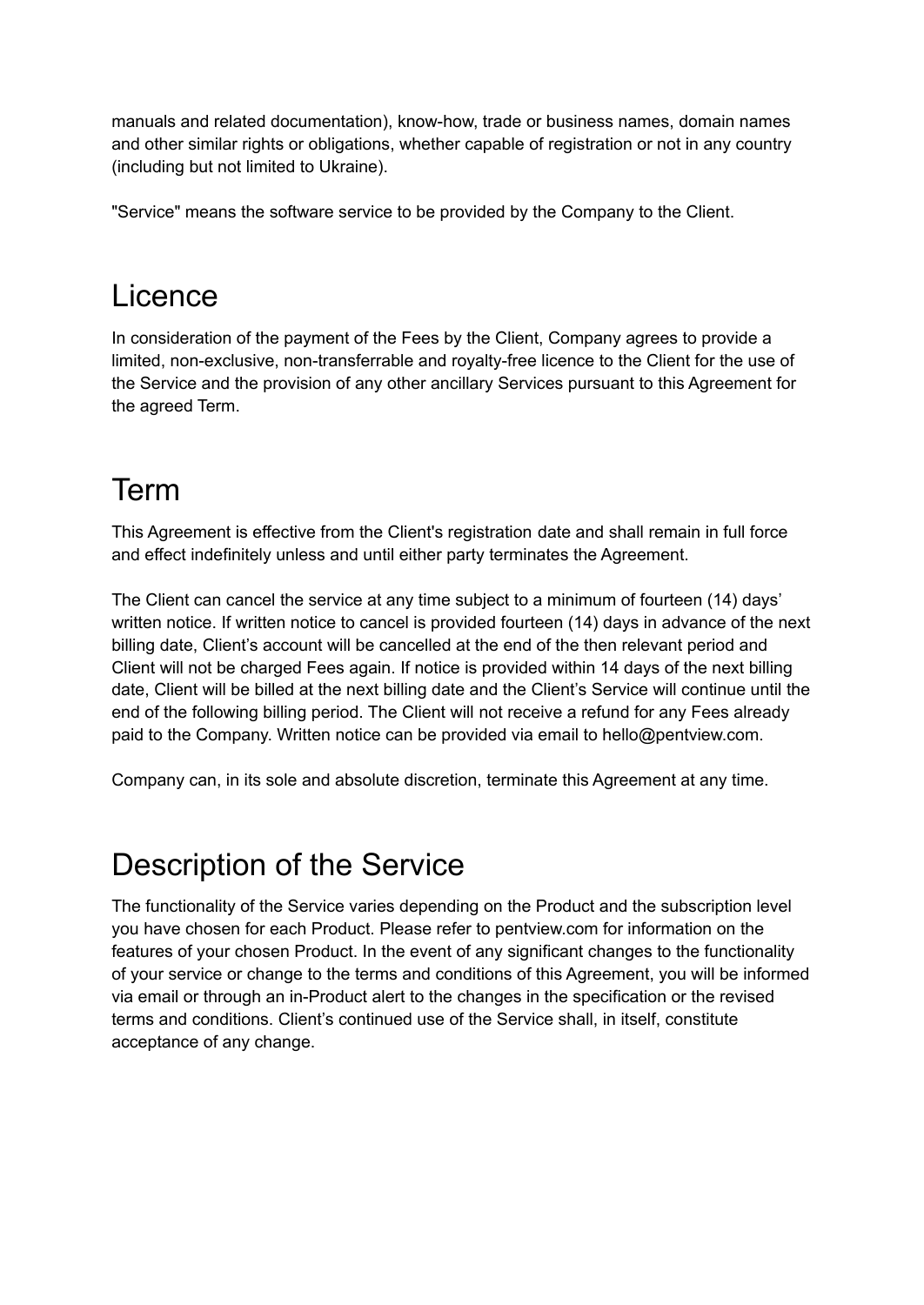# Free Trial Period (Demo)

Upon confirmation of your registration with the Service, you may be provided with a free trial period to use the Service on a non-exclusive, non-transferable and royalty-free basis in accordance with all the terms of this Agreement with the exception of the payment of Fees during this period ("Free Trial Period"). The Free Trial Period may be extended by the Company in its sole and absolute discretion.

In the event that you wish to continue to use the Service after the expiration of the Free Trial Period, you must (prior to the end of the Free Trial Period); (a) have correctly completed all the information relating to payment of the Fees in the payment section of the Service; (b) have provided valid credit card details for payment of the Fees; (c) have chosen a subscription to sign up to for use of the Service; and (d) paid the correct amount owed for activating your subscription to the Service.

### Fees & Invoicing

The Service is billed in advance every thirty (30) days. Company will automatically charge your nominated credit card and you hereby authorize Company to deduct such payments in advance with the prevailing rate of the Service at the time of registration ("Fees").

Company reserves the right to amend its pricing structure at any time, however, any change to the amount to be charged to your card on a recurring basis excluding Discounts will be communicated to you in advance. From time to time, the Company may offer certain discounts, promotional codes or other offers ("Discounts"). All such Discounts are provided at the sole and absolute discretion of Company and such Discounts may be amended or supplemented at any time and without notice to Client, even where such amendments would change the recurring fee charged to Client's credit card.

When you upgrade your Service subscription in a particular period, an additional fee will be charged on a prorated basis for the additional services, and thereafter you will be charged the full service fee on a recurring basis. IF YOU DOWNGRADE OR CANCEL YOUR SERVICE, NO REFUNDS ARE ISSUED INCLUDING ANY ADVANCE PAYMENTS.

It is Client's responsibility to ensure that the registered credit card has sufficient funds to allow the Fees charge to be processed and it is the responsibility of Client to ensure valid and up to date credit card details are provided at all times. Failure to do so may result in a missed payment and any failure to pay the Fees may result in Company suspending Client's access to the Service. As soon as a payment is missed or there is an amount overdue on Client's account, Company shall be entitled to suspend or cancel Client access to the Service at any time and without notice.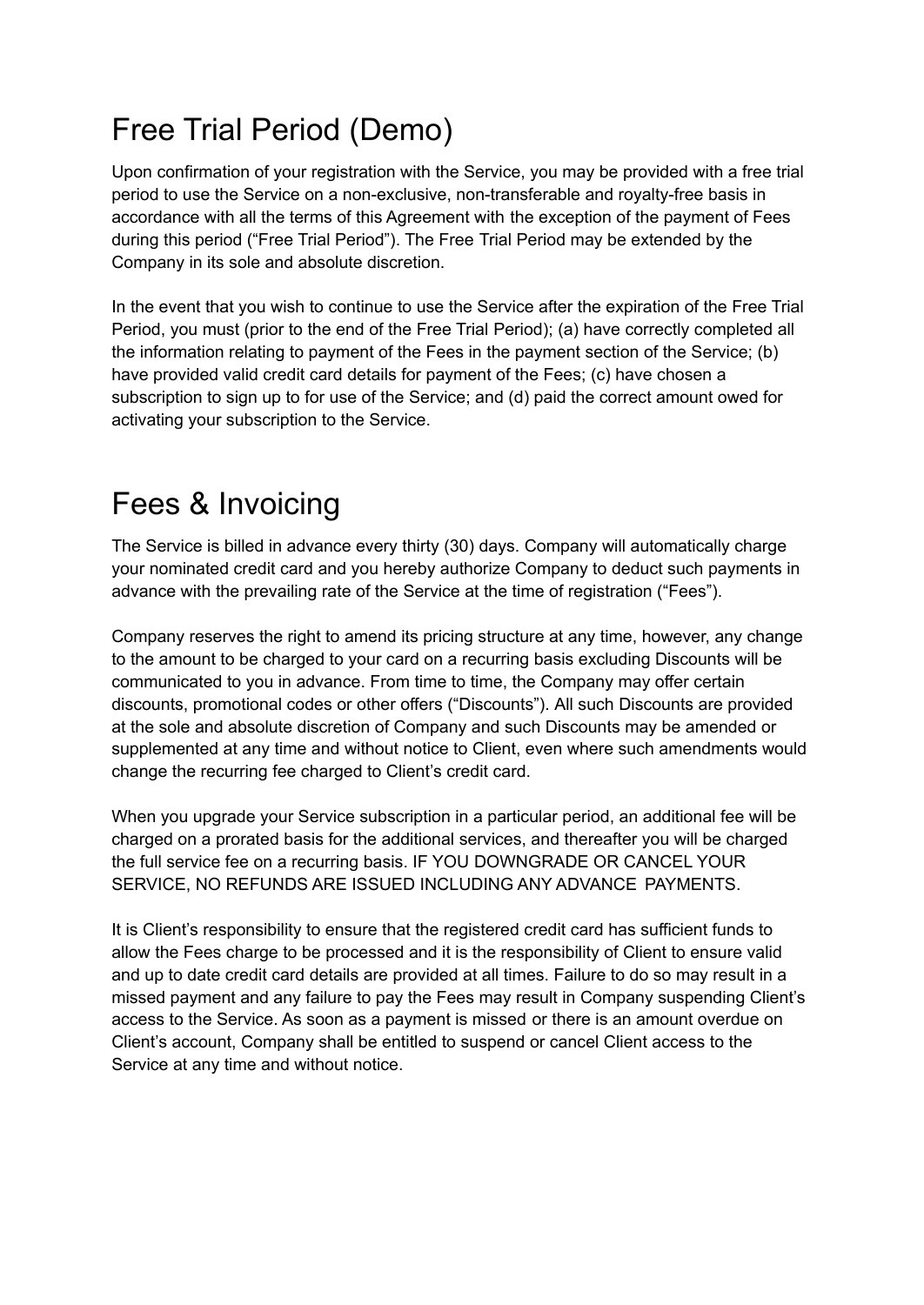# Data and Privacy

#### Account Data

Account Data comprises different types of data which the Company uses in a number of different ways.

Where Account Data comprises personal data, Company collects that data as controller and our Privacy Policy explains in detail the personal data we collect, how we use that personal data, with whom we share personal data, how we maintain security of personal data and your rights in relation to the personal data we hold about you.

Company will only send you marketing information where it has a lawful basis to do so, including, if required, your consent. You have a right to opt out of marketing communications at any time by changing the settings in your user profile or by contacting the Company.

Account Data includes payment information. All payments made through the Service are processed by the Company's third party payment provider and its affiliates. On setting up payment details and periodically during the Term, our Payment Processor will use your Account Data to verify that you are who you say you are, to carry out fraud monitoring, prevention and detection activities and to monitor insights and patterns of payment transactions and other online signals to reduce the risk of fraud, money laundering and other harmful activity. Company will retain details such as your billing address, email, telephone number and partial credit card details including the expiry date, the last four digits of the card number and the name on the card. Company does not retain full card numbers or CVV codes. This information is retained solely for the purposes of customer and technical support.

Company collects data about how the Client [and on an anonymised basis Client's Customers] use the Service including activity logs for the purposes of provision of Service support and for Service optimization, performance and improvement. Client agrees to grant Company a non-exclusive, transferable, royalty-free, worldwide and fully paid-up license to use the Client Usage Data for the purposes of analysis and development, including IP development ("Company Development"). Any such Company Development shall be fully owned by Company and Client hereby agrees that it shall have no rights or claims whatsoever over Company Development and waives any and all rights and claims, including any moral rights, over the Company Development whether now known or hereafter devised.

Should Client provide any feedback, advice, comment, instruction or any other verbal or written communication directly or indirectly to Company about the Service ("Client Feedback"), Client hereby grants to Company a non-exclusive, transferable, royalty-free, worldwide and fully paid-up license in and to the Client Feedback.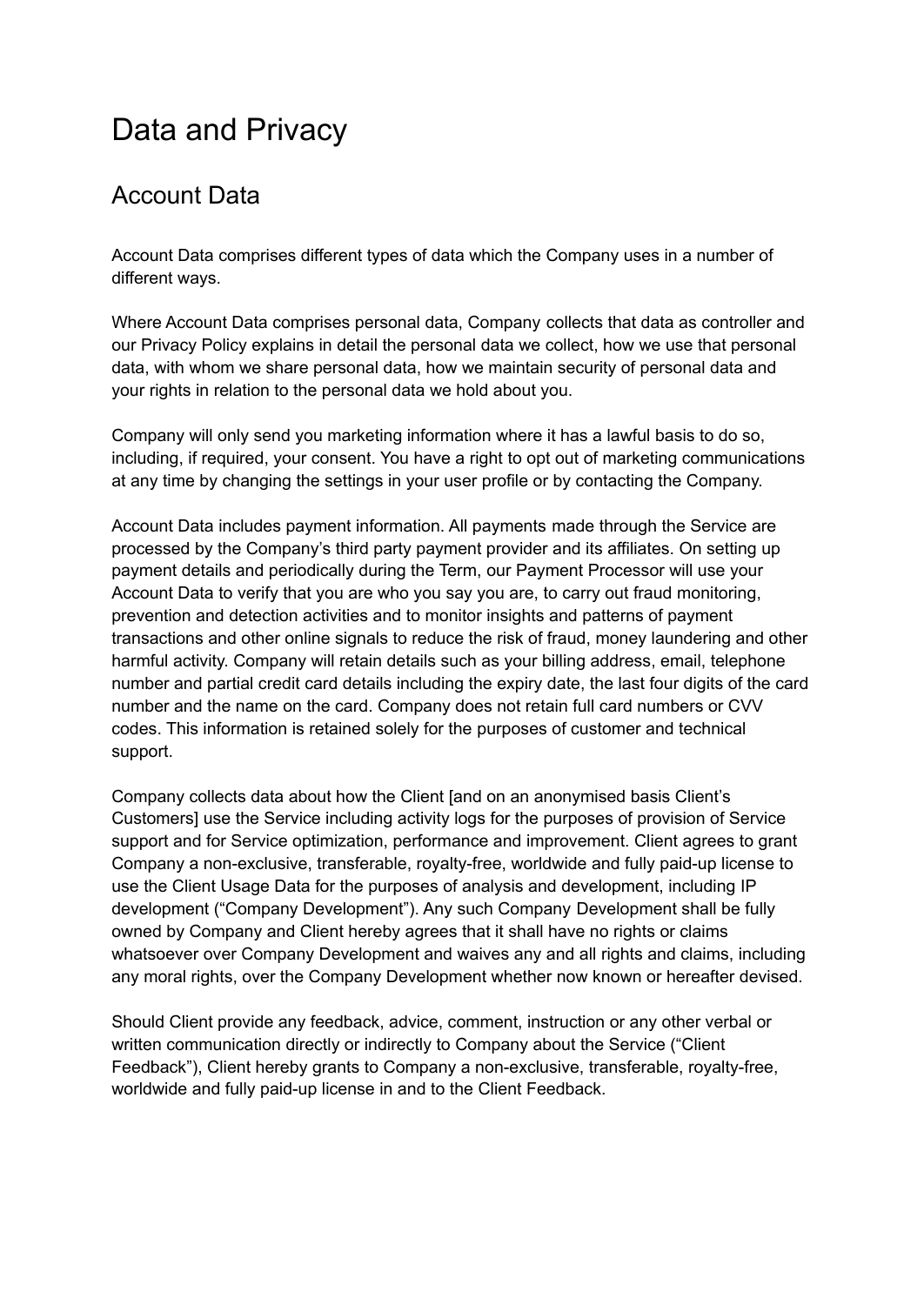#### Client Data

Client shall own all rights, title and interest in and to all of the Client Data and Client shall have sole responsibility for the legality, reliability, integrity, accuracy and quality of the Client Data.

If the Service Company processes personal data composed in Client Data, the parties agree and acknowledge that Client is the controller and Company is a processor of such personal data and that the provisions of the Data Protection Addendum apply to all such processing.

In the event of any loss or damage to Client Data within the Service, the Customer's sole and exclusive remedy shall be for Company to use reasonable commercial endeavours to restore the lost or damaged Client Data from the latest backup of such Client Data maintained by Company. Company shall not be responsible for any direct or indirect loss, destruction, alteration or disclosure of Client Data caused by any third party.

#### Ownership of Materials

Client acknowledges and agrees that Company and/or its licensors own all Intellectual Property Rights in the Service or which may arise out of the performance of the Service (including any Materials). Except as expressly stated otherwise, this Agreement does not grant the Client any rights to, or in, patents, copyrights, database rights, trade secrets, trade names, trademarks (whether registered or unregistered), or any other rights or licences in respect of the Service or any related documentation. The Client further acknowledges that all rights, title and interest to the Service are owned by Company and that the Client's rights to use the Service are limited to those expressly set out in this Agreement.

The Client authorises Company to access, store, update, modify and otherwise deal with (as appropriate) any Client Data to enable it to properly perform any Service pursuant to this Agreement.

Client agrees that Company may publicly use Client's business or trading name and logo to identify you as our customer and that Company is providing a service to Client in promotional materials including but not limited to case studies, event materials, presentations, website, videos, tweets and any other media. You hereby grant to us a license to use the information as authorised by these terms, which you can revoke upon written notice to us. Upon any such revocation, we will cease use of your company's name, logo and images with the understanding that such may continue to exist on third-party websites that we do not control. We will not be responsible for versions that were printed prior to receiving notice revoking any such consent. Your company is solely responsible for defence and maintenance of its intellectual property.

Except as otherwise expressly provided herein, nothing in this Agreement grants to any party, any right and title or licence to the other party's Intellectual Property rights.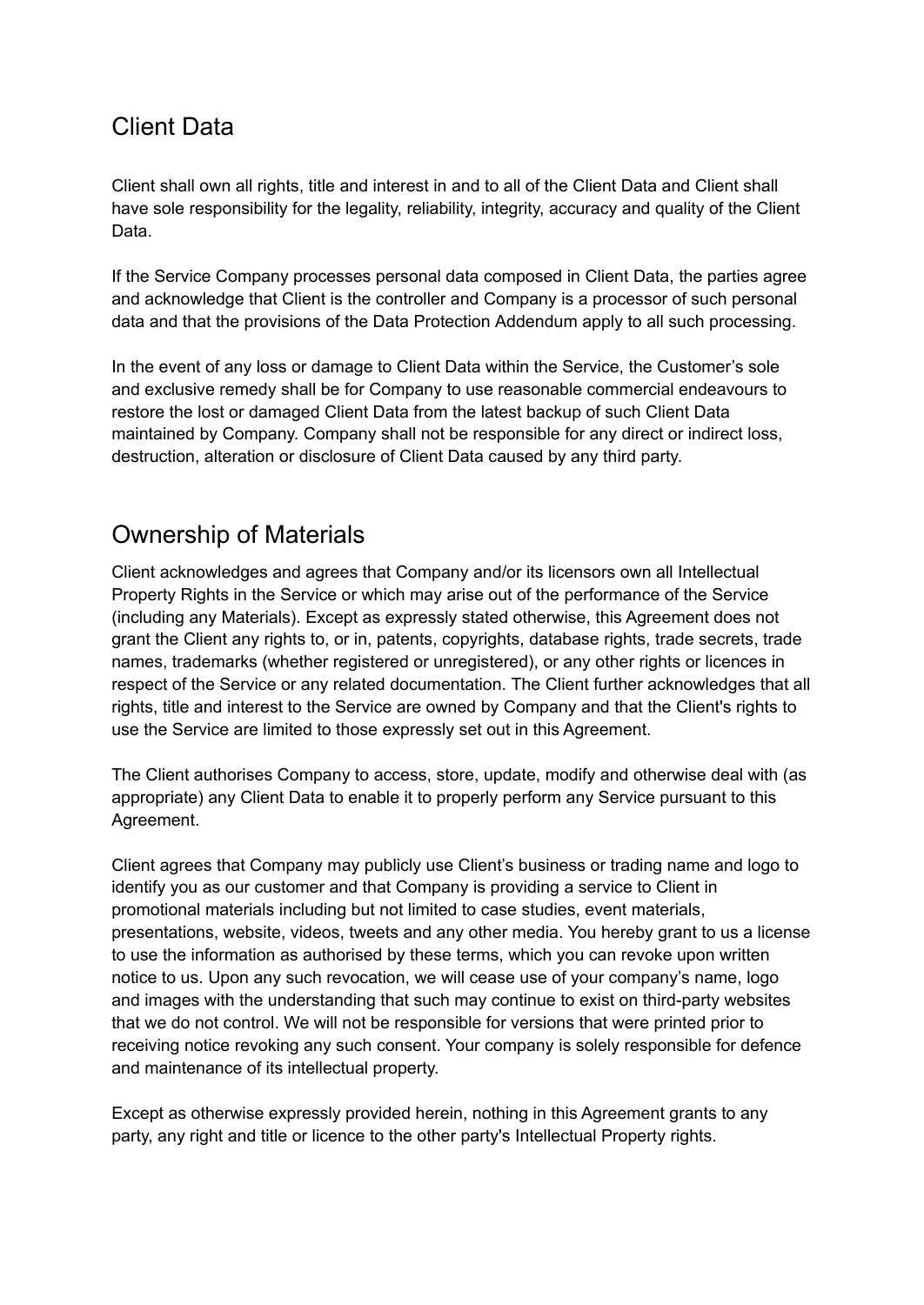Upon termination of this Agreement, all rights granted under this Agreement, unless otherwise stated, shall automatically terminate and each party agrees to immediately cease using or displaying the Intellectual Property Rights of the other party.

### Company's Obligations

Company will provide such instruction to enable Client to make use of the Service as Company reasonably considers appropriate. There is no obligation on Company to provide direct setup and any direct setup by Company will be done in its absolute discretion.

Company will take all reasonable steps to ensure that all Client Data under Company's control is kept secure in accordance with good industry practice.

# Client's Obligations

Client shall be solely responsible for the configuration of the Service correctly according to guidelines supplied by the Company. Client shall also fully comply with all relevant terms and conditions on the third party marketplaces or accounts that Client links or associates with their Company account or Service.

Client will fully comply with all applicable laws and regulations when performing its obligations under this Agreement and obtain all third party consents, licences and rights reasonably required in order to allow Company to perform the Services.

Where the Client's own employees undertake work which impacts upon the performance of the Service, then the Client undertakes to use sufficiently qualified and competent employees to ensure that the Services are not adversely affected or delayed.

Should the Client fail to perform any of its obligations under this Agreement then Company will not be responsible for any delay, cost increase or other consequences arising from such failure, and the Client shall reimburse Company for any costs or expenses incurred by Company due to such failure. Company shall not be responsible for any matter arising from a lack of appropriate IT knowledge or experience on the part of any of the Client's employees.

If Client does not subscribe to the Service following expiry of the Free Trial Period or if Client's subscription is terminated for any reason, it is Client's responsibility to disconnect any marketplace accounts from the Service.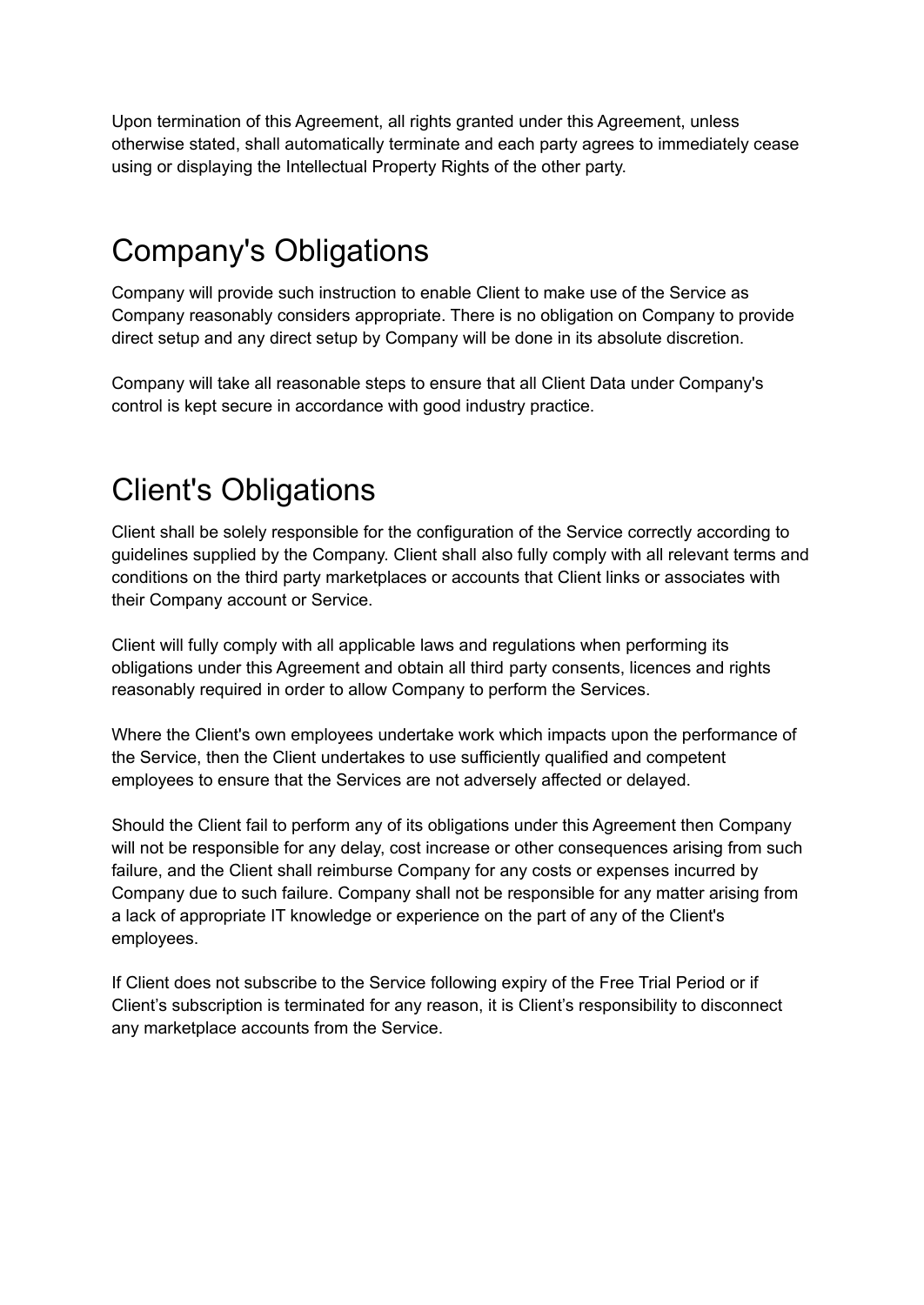# Support Services

Support Services are included in the Service; however, the level of the service shall be dictated by the Service chosen by Client. The prevailing Support Services for Client's relevant Service will be outlined on the relevant website.

Support Services can be in the form of email only or a combination of email, chat and telephone support. Services that do not include telephone or chat support means that Company reserves the right to refuse to handle your support issue or question via telephone or chat and you may be asked to submit the question via email. Company reserves the right where telephone and chat support is not included in the Service, to provide an answer to your support question via telephone or chat rather than via email.

Whilst Company will use reasonable endeavours to resolve any problems raised by Client as part of the Support Services, Company does not guarantee that it will successfully resolve such problems (in whole or in part).

The Client will (a) ensure that all reasonable steps are taken to ensure that the Service is operated in a proper manner by the Client's employees; (b) cooperate with Company in performing the Support Services and provide any assistance or information as may reasonably be required by Company, including in relation to the diagnosis of any faults; (c) report faults promptly to Company; and (d) communicate with Company in a reasonable and professional manner and refrain from sending or make vulgar, abusive or harassing statements or comments to any Company employee or representative.

Telephone Support Services may be monitored and or recorded and such recording may be used by the Company for training, quality and monitoring services.

### Intellectual Property Rights

Client acknowledges that all IP Rights in the Service provided by Company throughout the world belong to Company, that rights in the Service are licensed and not sold to you, and that you have no rights in or to the Service other than the right to access and/or use it in accordance with the terms of this Agreement.

Client acknowledges that it has no right to have access to the Service in source code form or in unlocked coding. The integrity of the Service is protected by technical protection measures ("TPM") so that the IP Rights, including copyright, in the Service are not misappropriated. You must not attempt in any way to remove or circumvent any such TPM, nor to apply, manufacture for sale, hire, import, distribute, sell, nor let, offer, advertise or expose for sale or hire, nor have in your possession for private or commercial purposes, any means whose sole intended purpose is to facilitate the unauthorised removal or circumvention of such TPM.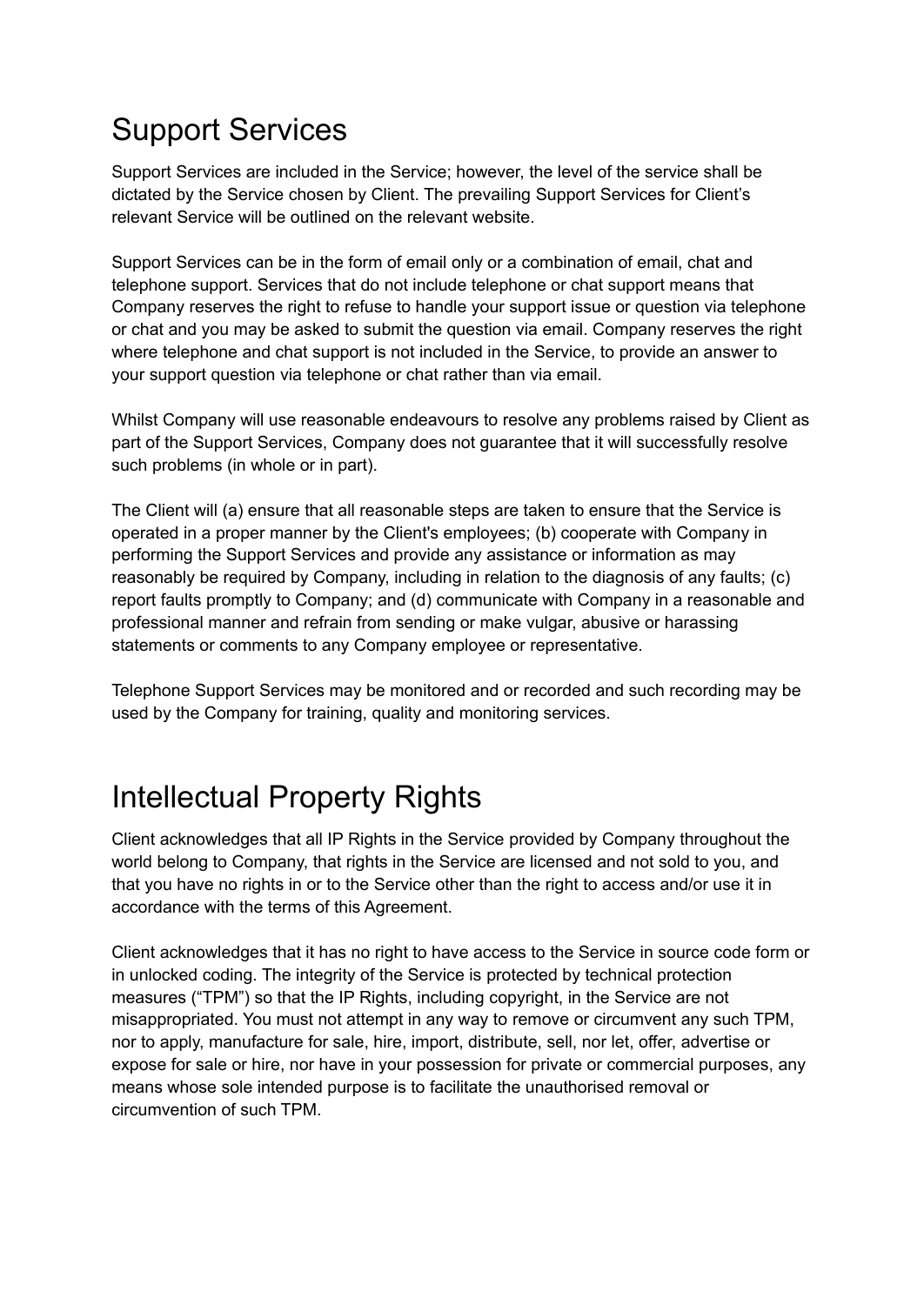### **Indemnity**

The Client shall defend, indemnify and hold harmless Company against claims, actions, proceedings, losses, damages, expenses and costs (including without limitation court costs and reasonable legal fees) arising out of or in connection with the usage of the Service.

Except as expressly set out in this Agreement or as permitted by any local law, you undertake: (a) not to copy the Service; (b) not to rent, lease, sub-license, loan, translate, merge, adapt, vary or modify the Service or any part thereof; (c) not to make alterations to, or modifications of, the whole or any part of the Service or any part of it to be combined with, or become incorporated in, any other programs; (d) not to disassemble, de-compile, reverse engineer or create derivative works based on the whole or any part of the Service nor attempt to do any such things except to the extent that such actions cannot be prohibited because they are essential for the purpose of achieving interoperability of the Service with another software program, and provided that the information obtained by you during such activities: (i) is used only for the purpose of achieving interoperability of the Service with another software program; (ii) is not disclosed or communicated without Company's prior written consent to any third party to whom it is not necessary to disclose or communicate it; and (iii) is not used to create any software which is substantially similar to the Service; (e) to supervise and control use of the Products provided by the Service and ensure that the Service is used by your employees and representatives in accordance with the terms of this Agreement; (f) to use the most current version of the Service, including upgrading to any updated or upgraded version or new release provided by Company under the terms of this Agreement immediately on receipt of such version or release; (g) not to provide, or otherwise make available, the Service offered by the Products in any form, in whole or in part to any person other than your employees without prior written consent from Company; (h) not to access all or any part of the Service in order to build a product or service which competes with the Service; and (i) not to attempt to obtain, or assist third parties in obtaining access to the Service other than as set out in this Agreement.

Client must permit Company and his representatives, at all reasonable times and on reasonable advance notice, to inspect and have access to any premises, and to the computer equipment located there, at which the Service is being used or accessed, and any records kept pursuant to this Agreement, for the purpose of ensuring that you are complying with the terms of this Agreement.

Client shall not access, store, distribute or transmit any viruses, worms, trojans or other material which may prevent, impair or otherwise adversely affect the operation of any software, hardware, equipment, network or telecommunications service, or any material during the course of your use of the Service which: (a) is unlawful, harmful, threatening, defamatory, infringing, harassing or racially or ethnically offensive; (b) facilitates illegal activity; (c) depicts sexually explicit images; (d) promotes unlawful violence; (e) is discriminatory based on race, gender, colour, religious belief, sexual orientation, disability, or any other illegal activity; or (f) causes damage or injury to any person or property, and Company reserves the right, without liability to you, to disable your access to any material that breaches this condition.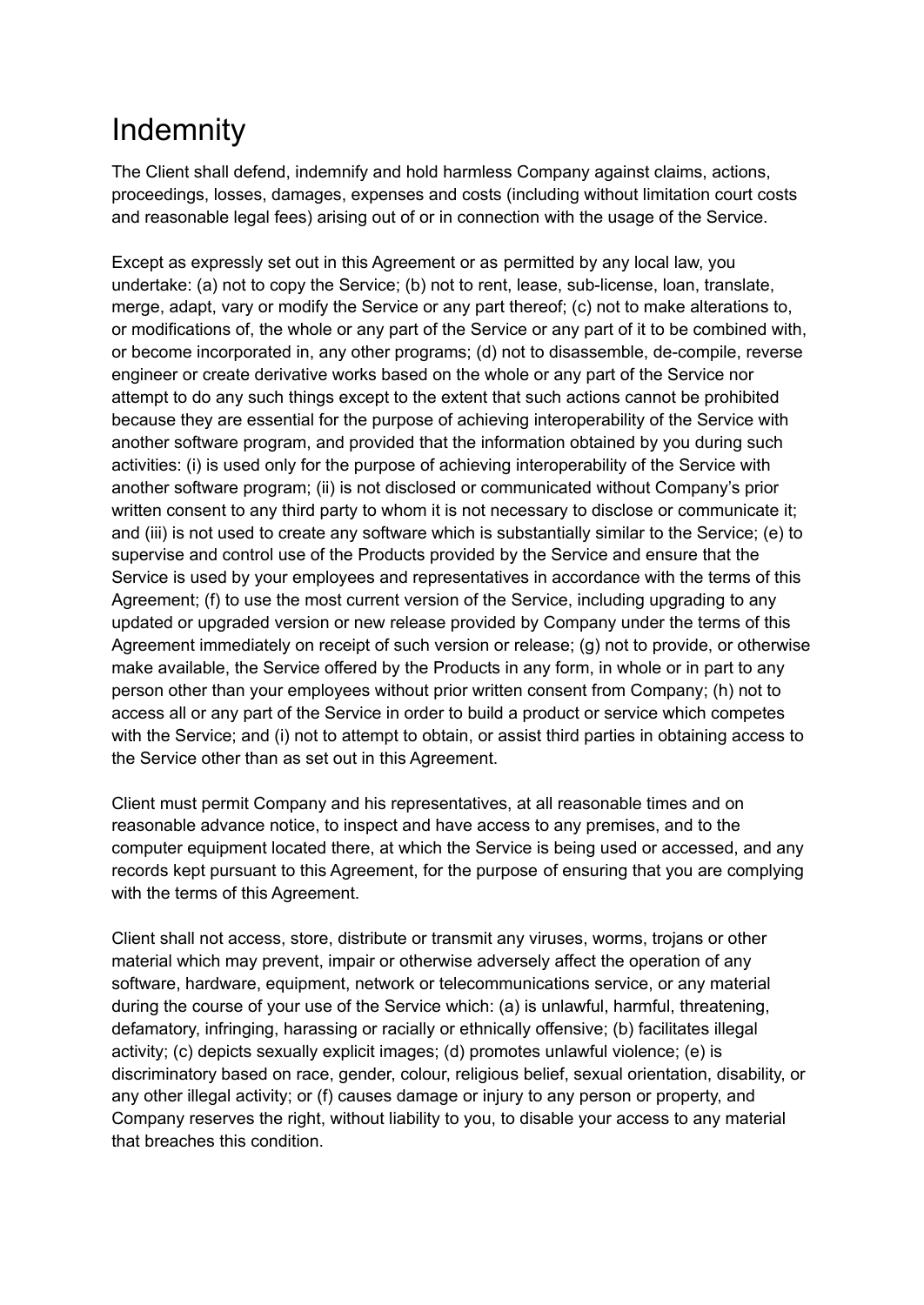# Limitation on Liability

The licensee uses this software and the Service at their own risk. To the fullest extent permitted by law, Company shall not be liable for any direct, indirect, consequential, incidental or special damage or loss of any kind including but not limited to, loss of profits, loss of business, loss of or corruption of data however caused.

Nothing in this Licence shall exclude or in any way limit either party's liability for death and personal injury resulting from negligence, or any other liability to the extent that it cannot be excluded or limited as a matter of law.

Subject to the conditions contained herein, Company shall not be liable under or in connection with this Agreement for: (a) loss of income; (b) loss of business profits or contracts; (c) business interruption; (d) loss of the use of money or anticipated savings; (e) loss of information; (f) loss of opportunity, goodwill or reputation; (g) loss of, damage to or corruption of data; or (h) any indirect or consequential loss or damage of any kind howsoever arising and whether caused by tort (including negligence), breach of contract or otherwise.

Company's maximum aggregate liability under or in connection with this Agreement, or any collateral contract, whether in contract, tort (including negligence) or otherwise (including any liability for the acts or omissions of its employees or agents), shall be limited to a sum equal to the total Fees paid to Company since Client's first registering for the Service or in the twelve (12) month period immediately preceding the date the cause of action arose.

Company does not warrant that the Service offered herein will not infringe third party intellectual property rights (whether such rights subsist in Ukraine or otherwise).

This Agreement sets out the full extent of the Company's obligations and liabilities in respect of the supply of the Service. In particular, there are no conditions, warranties, representations or other terms, express or implied, that are binding on Company except as specifically stated in this Agreement. Any condition, warranty, representation, or other term concerning the supply of the Service offered by Company which might otherwise be implied into, or incorporated in, this Agreement or any collateral contract, whether by statute, common law or otherwise, is hereby excluded to the fullest extent permitted by law.

Client acknowledges that Client alone is responsible for the information and data Client holds, as well as that arising from the use of the Service and Client assumes sole responsibility for the security of such information. Client acknowledges that Client alone is responsible for forecasting and calculating any damage Client is liable to suffer in the event of any problem arising in the performance of the Service. As a consequence, Client acknowledges that it is Client's responsibility to insure its business against all risks which Client regards as appropriate having regard to Client's own individual circumstances and the terms of this Agreement.

Client acknowledges that all sales made by Client as a result of using the Service, whether directly or indirectly, are made between Client and the buyer directly, and Company accepts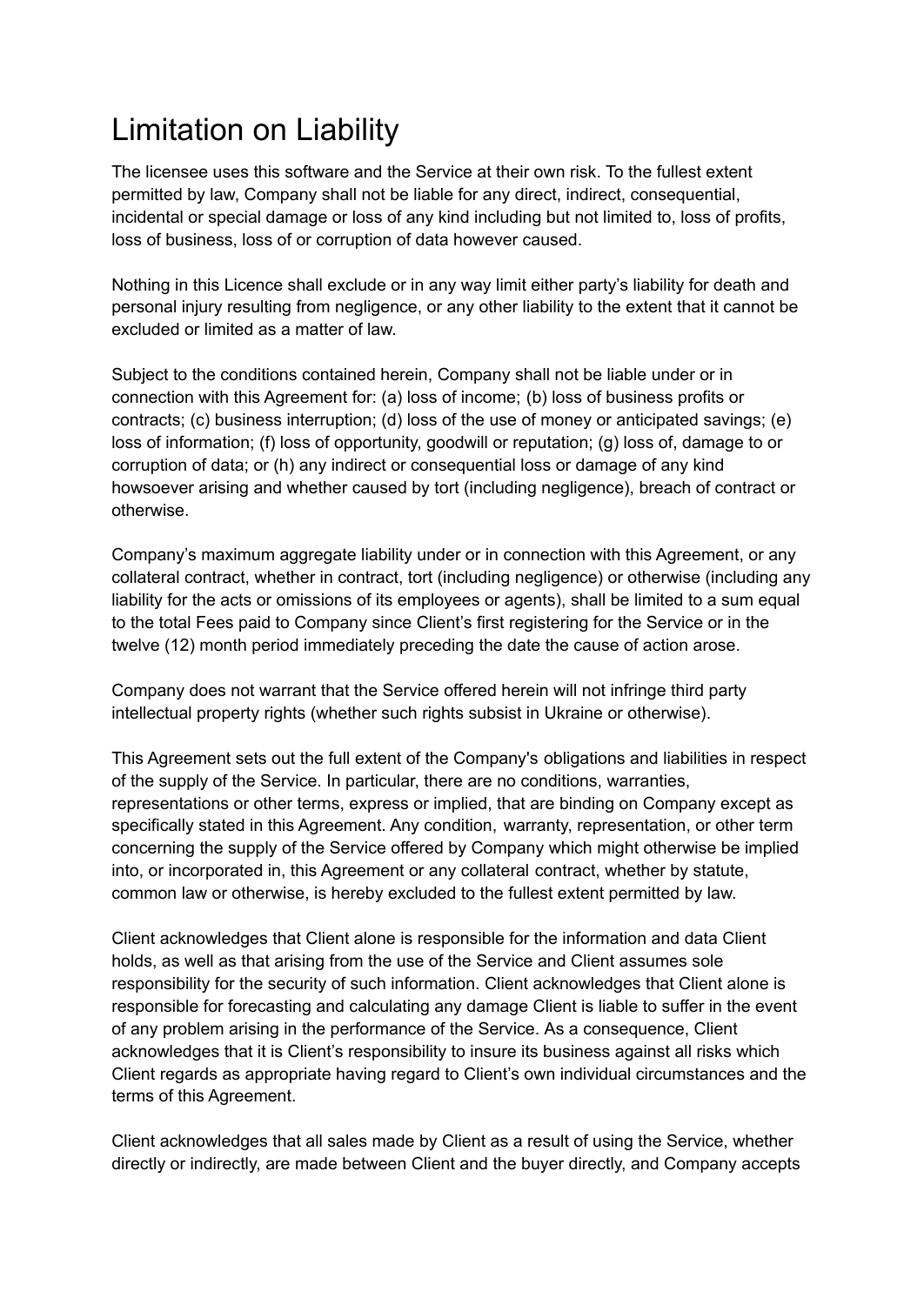no responsibility for and is not a contractual party to the same. Client undertakes to abide by all legislative and regulatory provisions, including without limitation, all consumer protection, distance selling regulations and tax and indirect tax compliance.

Client acknowledges and agrees that Company shall have no liability in the event that any third party operator makes changes to their service or their API for which render the Services or part of the Service offered obsolete or prevent access to the third party platform or service. Company shall have no liability for any decisions or actions of the third party platform operator or their consequences, whether they arise with or without warning and irrespective of the consequences.

Company is not liable for: (a) the integrity, completeness, precision, accuracy or updating of information or data provided by the Service which is dependent upon third parties; or (b) information uploaded by Client to the Service or to third party services.

In the event of breach of, or failure to comply with, the terms of use or access of a third party marketplace platform, or due to general issues of seller performance (including, without limitation, feedback ratings) the marketplace operator may (at their discretion) terminate your access to and use of their marketplace (on either a temporary or permanent basis). Company accepts no liability for any such termination whether caused by use of the Service or otherwise.

Company shall use commercially reasonable endeavours to make the Service available twenty four (24) hours a day, seven (7) days a week, except for: (a) planned maintenance; or (b) unscheduled maintenance. Company does not accept any liability for any unavailability of the Service due to events outside of its control, including without limitation, network failures.

### Force Majeure

Neither party shall be liable to the other by reason of any failure in performance of this Agreement if the failure arises from an event outside of its reasonable control ("Force Majeure"). A Force Majeure Event includes any act, event, non-happening, omission or accident beyond our reasonable control and includes in particular (without limitation) the following: (a) strikes, lock-outs or other industrial action; (b) civil commotion, riot, invasion, terrorist attack or threat of terrorist attack, war (whether declared or not) or threat or preparation for war; (c) fire, explosion, storm, flood, earthquake, subsidence, epidemic or other natural disaster; (d) impossibility of the use of railways, shipping, aircraft, motor transport or other means of public or private transport; (e) impossibility of the use of public or private telecommunications networks; and (f) the acts, decrees, legislation, regulations or restrictions of any government.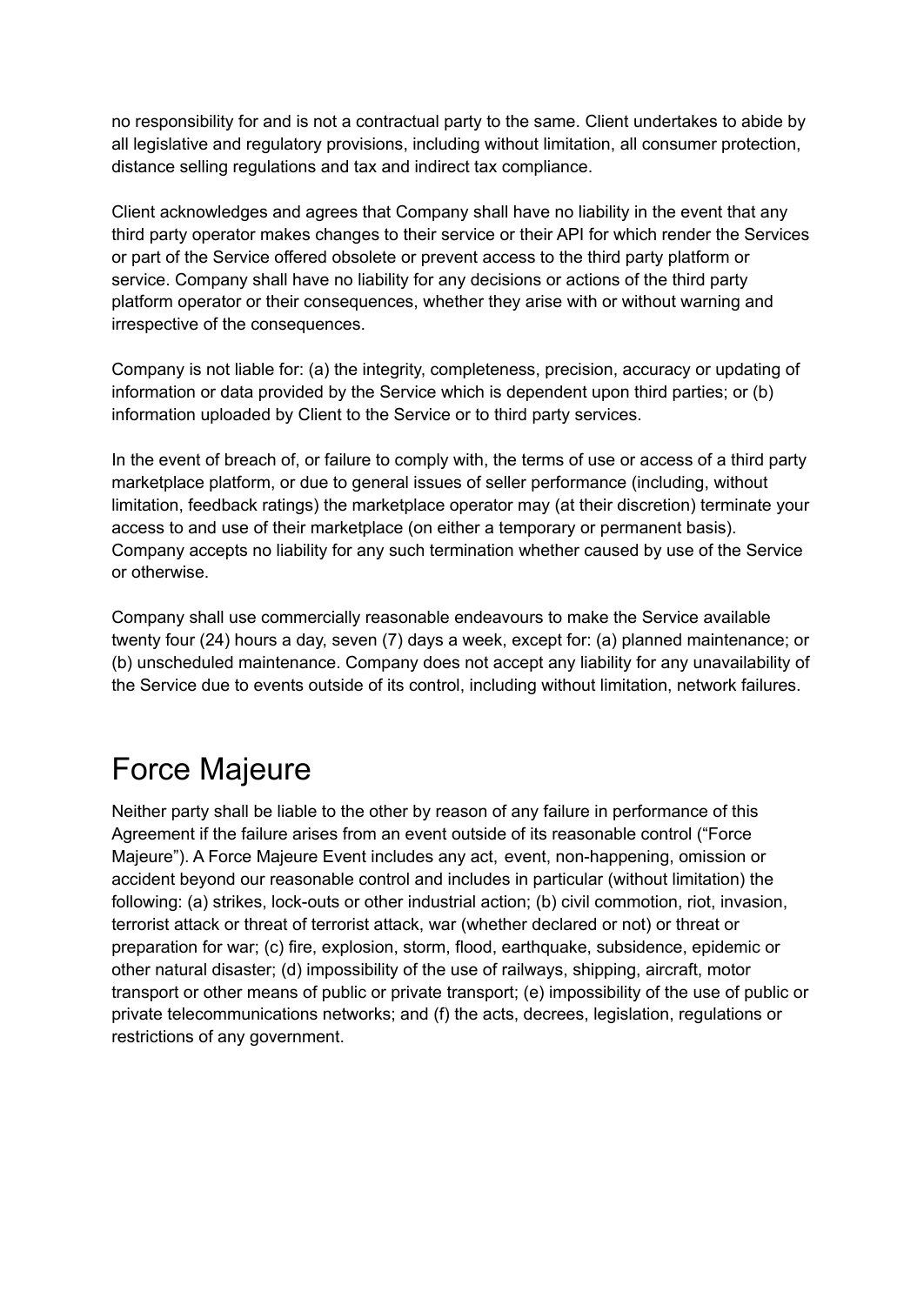# **Confidentiality**

Company reserves the right to inform its employees, temporary workers or subcontractors of any Confidential Information relating to Client or Client's business if such communication is necessary or desirable for Company's performance of its obligations arising from this Agreement, it being understood that Company will bring the confidential nature of this aforementioned information to such persons.

### General

Client may not transfer or assign any or all of Client's rights or obligations under this Agreement.

If Company fails, at any time during the term of this Agreement, to insist on strict performance of any of Client's obligations under this Agreement, or if Company fails to exercise any of the rights or remedies to which it is entitled under this Agreement, this shall not constitute a waiver of such rights or remedies and shall not relieve Client from compliance with such obligations. A waiver by Company of any default shall not constitute a waiver of any subsequent default. No waiver by Company of any provision of this Agreement shall be effective unless it is expressly stated to be a waiver and is communicated to you in writing.

If any of the terms of this Agreement are determined by any competent authority to be invalid, unlawful or unenforceable to any extent, such term, condition or provision will to that extent be severed from the remaining terms, conditions and provisions which will continue to be valid to the fullest extent permitted by law.

This Agreement and any document expressly referred to in it represents the entire agreement between us in relation to the licensing of the Service and supersedes any prior agreement, understanding or arrangement between us, whether oral or in writing.

We each acknowledge that, in entering into this Agreement, neither of us has relied on any representation, undertaking or promise given by the other or implied from anything said or written in negotiations between us before entering into this Agreement except as expressly stated in this Agreement.

Neither party shall have any remedy in respect of any untrue statement made by the other, whether orally or in writing, prior to the date we entered into this Agreement (unless such untrue statement was made fraudulently) and the other party's only remedy shall be for breach of contract as provided in this Agreement.

This Agreement, its subject matter or its formation (including non-contractual disputes or claims) shall be governed by and construed in accordance with the laws of Ukraine. Any dispute arising from, or related to, any element of this Agreement shall be subject to the exclusive jurisdiction of the courts of Ukraine. You agree that any legal proceedings brought by you against Company arising out of or in connection with this Agreement may only be